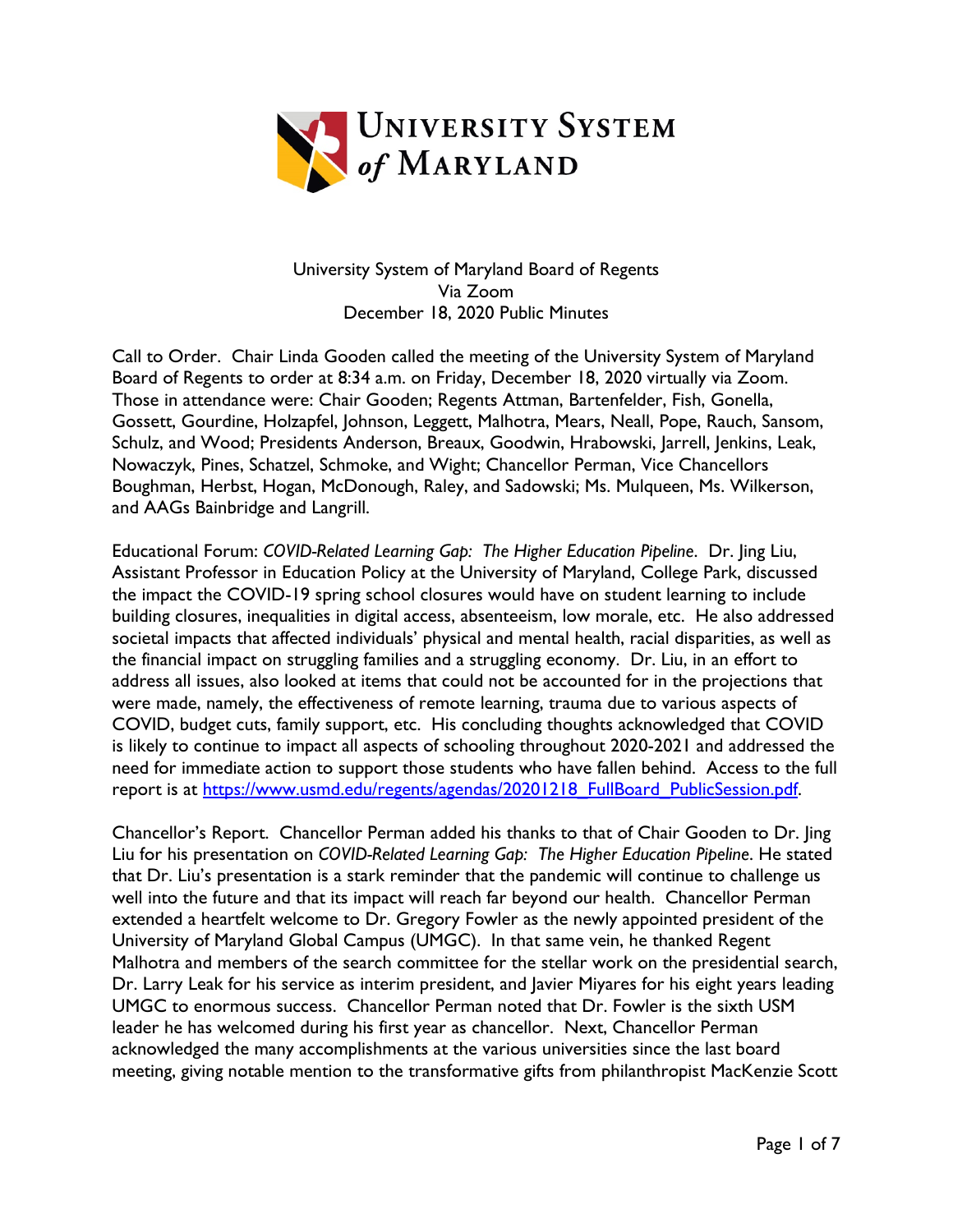to both Bowie State University (BSU) (\$25 million) and the University of Maryland Eastern Shore (UMES) (\$20 million).

Chancellor Perman acknowledged that two COVID vaccines have secured FDA approval; however, there are several more difficult months ahead, as COVID cases and deaths spike. Therefore, he cautioned that we must continue our fight to end this virus and keep our people safe.

Kudos were given to University of Maryland, Baltimore County alumna Dr. Kizzmekia Corbet and her colleague Dr. Barney Graham who led the team of scientists at NIAID who helped develop the Moderna vaccine. Additionally, he made mention of University of Maryland, Baltimore (UMB) president, Dr. Jarrell, marking his first day by taking part in the vaccine trial to demonstrate his confidence in the vaccine and set an example for those who might be skeptical. Dr. Hrabowski and his wife Jacqueline also took part in the trial—expressly to highlight the urgent need for African Americans, Latinx, and other people of color to participate in medical studies. The USM's people—our epidemiologists; our public health and infectious disease experts; our leadership, faculty, and students—have the credibility and compassion to make the case for vaccination, and all of us will be doing just that. And once a vaccine is more widely available, our USM campuses will step up as vaccine distribution sites.

The Chancellor mentioned that both UMB and Towson University nursing schools allowed their students early exit in order to join the workforce in an effort to battle COVID. He also stated that the University System of Maryland (USM) signed an agreement with Connected DMV, a regional economic development consortium coming out of the Washington Board of Trade. The business, academic, and government leaders who make up this group are focused on developing a strategic and sustaining post-COVID economic recovery plan for the Capital Region. He is also a member of the steering committee that is focused on establishing a regional pandemic response, preparedness, and biodefense strategy that will address existing and emerging public health threats.

Chancellor Perman referenced the lessons learned document from the last board meeting, stating that the COVID project managers on each campus are synthesizing the changes they will make next spring based on how they did this fall—the biggest issue will be testing. He mentioned that an investigation into a rapid-return test that would allow for more frequent testing and easier capture of a positive result through the infection cycle is in progress.

I think we can confidently project that, with new CDC leadership under the Biden Administration—with Dr. Rochelle Walensky in charge—there will be an expectation of more robust testing at U.S. universities. I look forward to updating you on our testing plans at our next meeting.

Chancellor Perman closed out his report by stating that we have another difficult semester in front of us. But with a vaccine in mass distribution by late spring or early summer, he is optimistic for a fall that looks closer to what we know. He said we cannot let all the progress made in access and innovation languish once on-campus instruction once again becomes the norm. Instead, we should strive to integrate our strategies, platforms, and resources for both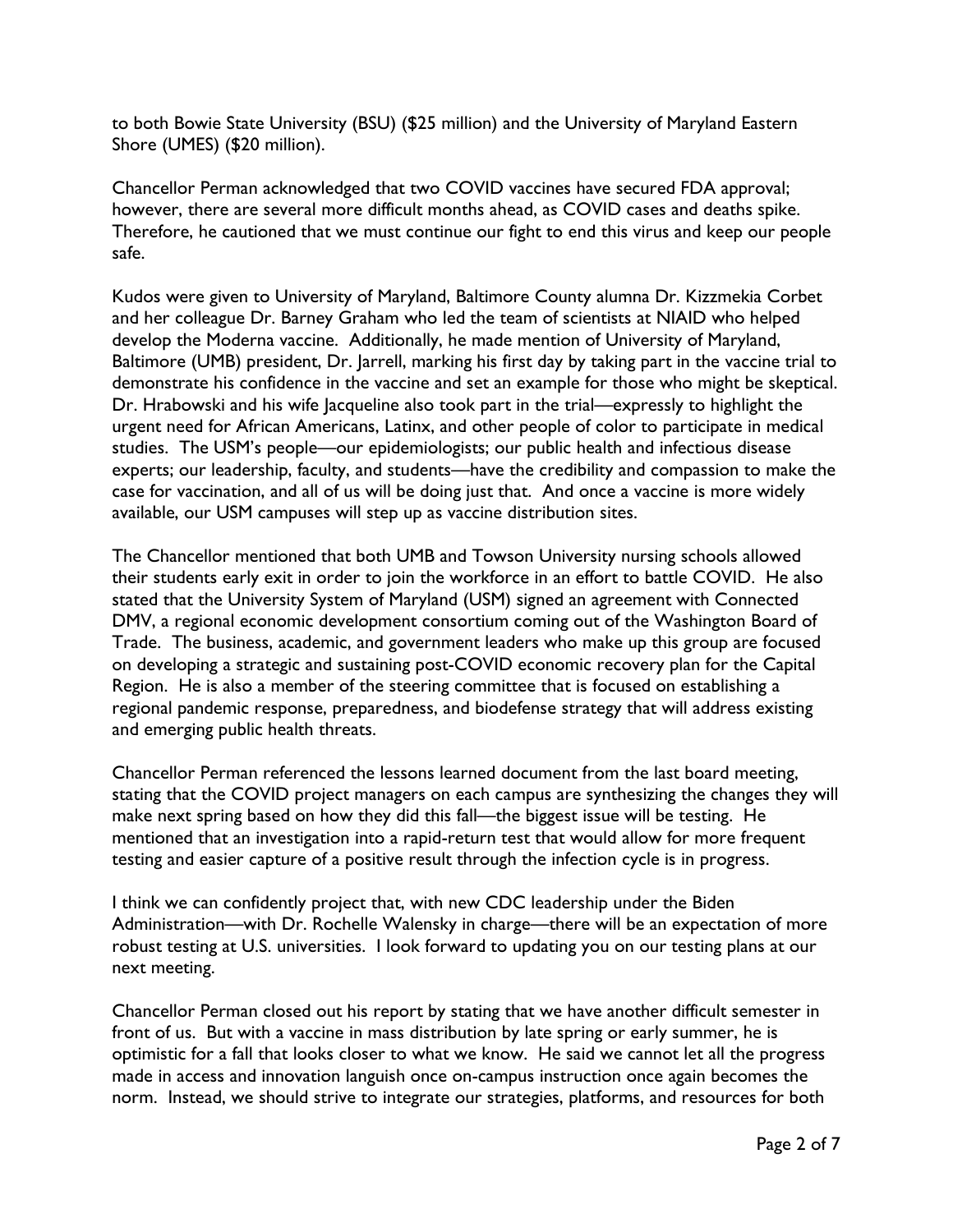on-campus and online learning. That is the key to emerging from this crisis stronger, more agile, and more resilient.

- 1. Council Reports
	- a. Council of University System Presidents (CUSP). President Breaux presented the report, stating that faculty were well-prepared for remote teaching during the fall semester. Students adapted to the "new normal" but were challenged by increased demands on their time, new learning formats, and access to technology to name a few. She also indicated that the strategies employed to reduce density in residence halls and set aside facilities for quarantining and isolating students were effective. They will continue to assess this model for the spring and refine housing operations as needed. A significant amount of attention was dedicated to cleaning protocols, along with clear communication in order to keep the campus community informed of decisions, reminders, and other pertinent information. President Breaux made note of the fact that the positivity rates on USM campuses remained lower than the surrounding communities, which was attributed to diligent monitoring, screening, social distancing, mask enforcement, and testing activities. The campuses conducted surveillance testing throughout the semester, and comprehensive testing post-Labor Day and before Thanksgiving break with a goal of ensuring students were not heading home with the virus. The collaboration of the universities with their local health departments was invaluable in the contact tracing process. Lastly, President Breaux stated that the universities are focused on the availability of vaccines. They are discussing implications for the various campuses and how they might be able to assist in the process—both logistically and in terms of educating stakeholders and the larger community.
	- b. Council of University System Faculty (CUSF). Dr. Brunn presented the report, indicating that they have made their selections for the Board of Regents Faculty Awards and Recognition and are in the process of writing the candidates' credentials for the Board. The Academic Integrity subcommittee under Ed Policy has met with Dr. Bishop and Dr. Lee to review details and iron out format issues, with a goal of presenting to their council on January 19, 2021. Additionally, the Interdisciplinary Professional Education subcommittee is focusing on a coordinated examination of digital badging and certificates with the William E. Kirwan Center for Academic Innovation.

She also mentioned that there are faculty concerns being addressed in the area of technology. They are scheduling a meeting with all the institutions' CIOs and the CIO of the Maryland Judiciary to collect information on how the schools and state are approaching the privacy and liability issues related to the recent Data Act. They are starting to organize a panel discussion with the Vice Presidents' of Diversity and Inclusion from various USM institutions; and the COVID-19 ad hoc subcommittee has prepared a survey for the faculty to try and determine what faculty feel to be the most important issues to be addressed related to COVID-19. Lastly, the Rule and Membership Committee voted to remain on Zoom through the Spring and are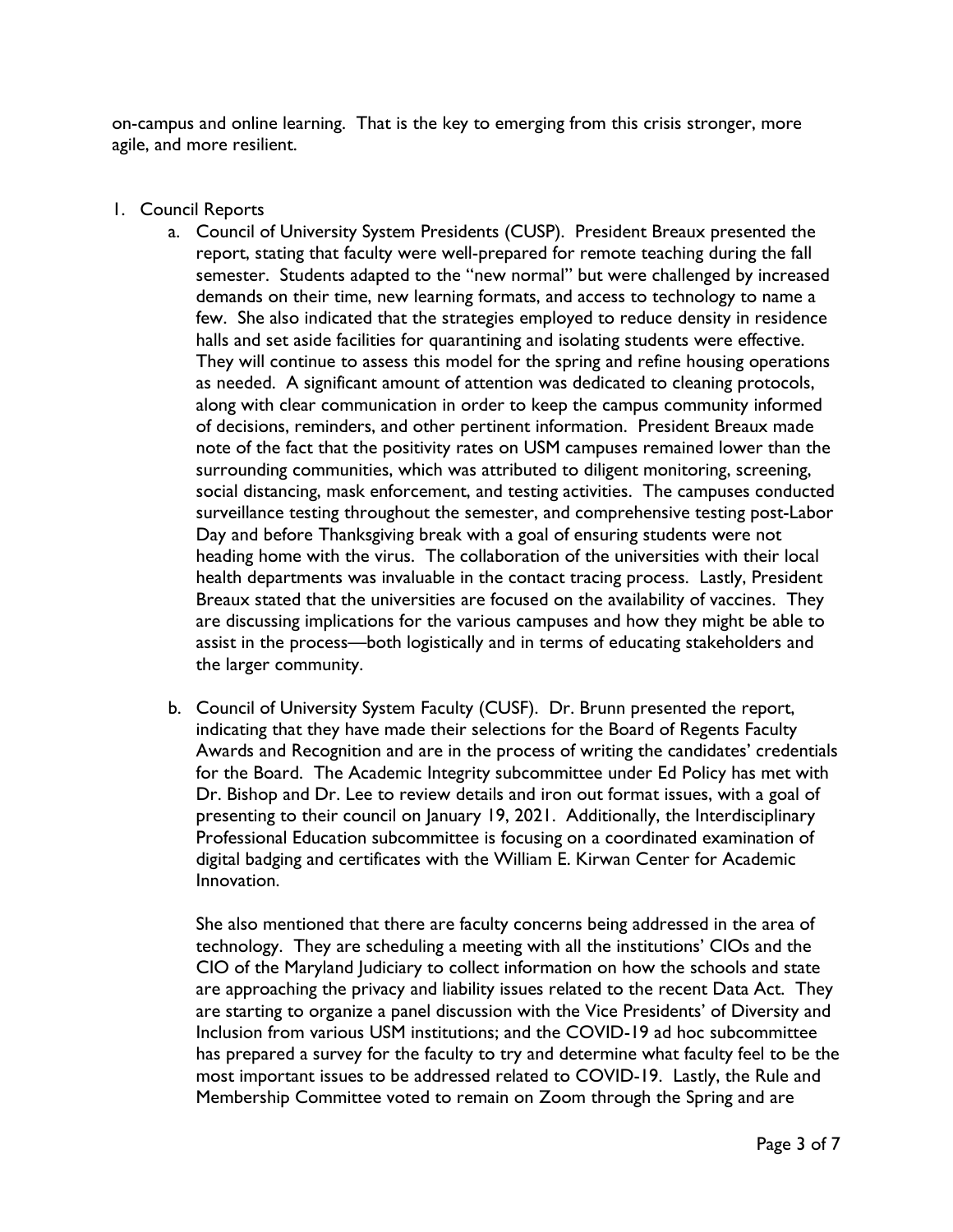considering using this medium as a way to meet in the future; and the Legislative Affairs and Policy Committee met with the Council of University System Staff to set a date for Annapolis Day.

- c. Council of University System Staff (CUSS). Dr. Shishineh presented the report, thanking Chancellor Perman and Vice-Chair Regent Gossett for joining the Joint Councils' meeting, updating them on the USM Office and the Board of Regents activities. Additionally, they received an update on Advocacy Day from Vice Chancellor of Government Relations, Patrick Hogan, and Assistant Vice Chancellor of Government Relations, Andy Clark. And the chairs of each council shared their State of the Council addresses so that each group could hear about what others were working on and explore areas for partnership. Lastly, during their December meeting, they heard budget updates from Vice Chancellor of Administration and Finance, Ellen Herbst; and explored the potential for collaboration between the Council and the USM Women's Forum.
- d. University System of Maryland Student Council (USMSC). Regent Nate Sansom presented the report in the absence of Ms. Rappeport. He stated that the focus of the Council is to help gain momentum in their primary areas through crossinstitutional membership and plans of action. They also focused on the student regent selection process, sending four finalists for consideration to the Chancellor. The USMSC leadership also played a helpful hand in supporting student meet ups. USMSC also worked in conjunction with the other Councils to plan for their joint advocacy endeavors for the Maryland General Assembly in the winter. They have a COVID-19 group in the works that will have representation across constituencies to develop holistic, solution-oriented recommendations for consideration across Councils, institutions and the USM. Lastly, USMSC and the MHEC Student Advisory Council are in continued conversation during this key planning term for higher education in the state of Maryland.
- 2. Consent Agenda. The Consent Agenda was presented to the regents by Chair Gooden. She asked if there were any items on the agenda that should be removed for further discussion. There were no requests to remove any items; however, Regent Wood did request that the November 13, 2020 public minutes reflect an update to page 2, paragraph 1(b) to say, "There was also discussion of the potential to consult with the CIO of the Maryland Judiciary as they have faced many IT issues that correlate to USM security, academic integrity and other issues." He also asked that the November 23, 2021 minutes for the Committee on Education Policy and Student Life be amended to reflect his attendance at the meeting. Chair Gooden confirmed that those changes would be made, then Regent Pope moved, and Regent Gourdine seconded the motion to accept the consent agenda. The motion was unanimously approved. The items included were:
	- a. Committee of the Whole
		- i. Approval of meeting minutes from November 13, 2020 Public and Closed Session (action)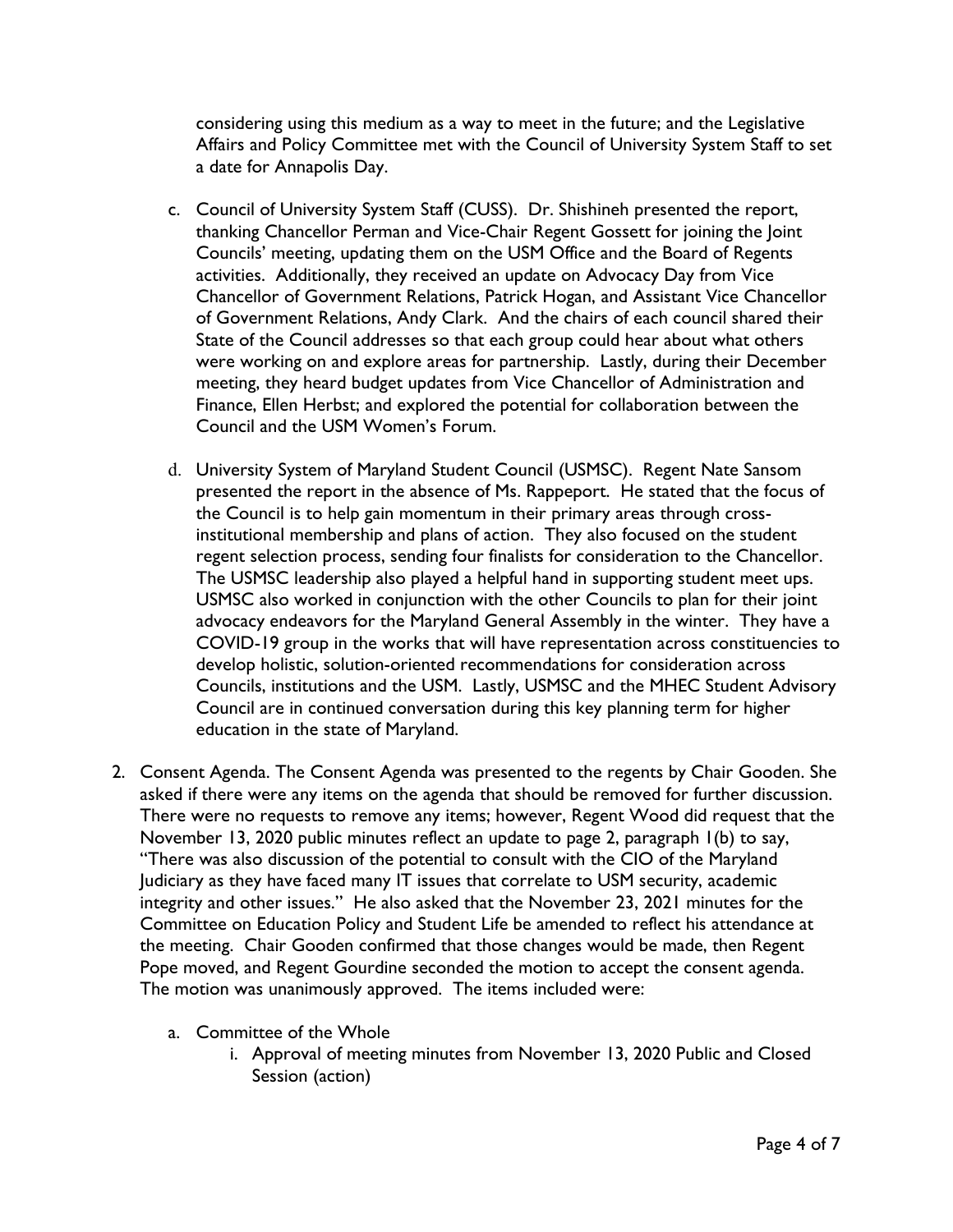- b. Committee on Education Policy and Student Life
	- i. Approval of meeting minutes from November 23, 2020 Public Session (action)
	- ii. Proposed Amendments to Committee Bylaws and Draft Committee Charge (action)
	- iii. Notification of Awards: Regents Scholarships and Elkins Professorships (information)
	- iv. Report on Academic Program Actions Delegated to the Chancellor, 2019- 2020 (information)
	- v. COVID Update (information)
- c. Committee on Economic Development and Technology Commercialization
	- i. Approval of meeting minutes from December 2, 2020 Public Session (action)
- d. Committee on Governance and Compensation
	- i. Approval of meeting minutes from December 2, 2020 Public and Closed Sessions (action)
	- ii. Review of Committee Charters Committee on Education Policy and Student Life (action)
- e. Committee on Finance
	- i. Approval of meeting minutes from November 5, 2020 Public and Closed Sessions (action)
	- ii. Approval of meeting minutes from December 2, 2020 Public and Closed Sessions (action)
- 3. Review of Items Removed from Consent Agenda.
- 4. Committee Reports
	- a. Committee on Finance
		- i. Board Statement of Values and Expectations on Collaboration and Cooperative Efforts in Acquiring and Implementing New Information Technology and Upgrading Business Processes – Long Term Plan for Collaboration on Business Process and System Modernization. Regent Attman presented the report, stating that the Effectiveness and Efficiency initiative that was pioneered over a decade ago evolved into successfully driving hundreds of millions of dollars in cost avoidance, savings, and revenue generation through the System. This was accomplished by the work of the USM-hosted Maryland Education Enterprise Consortium (MEEC), which leveraged its size to negotiate hardware and software contracts with vendors, resulting in reduced pricing for every member—large or small (e.g., K-20 public and private institutions, libraries, museums, and teaching hospitals).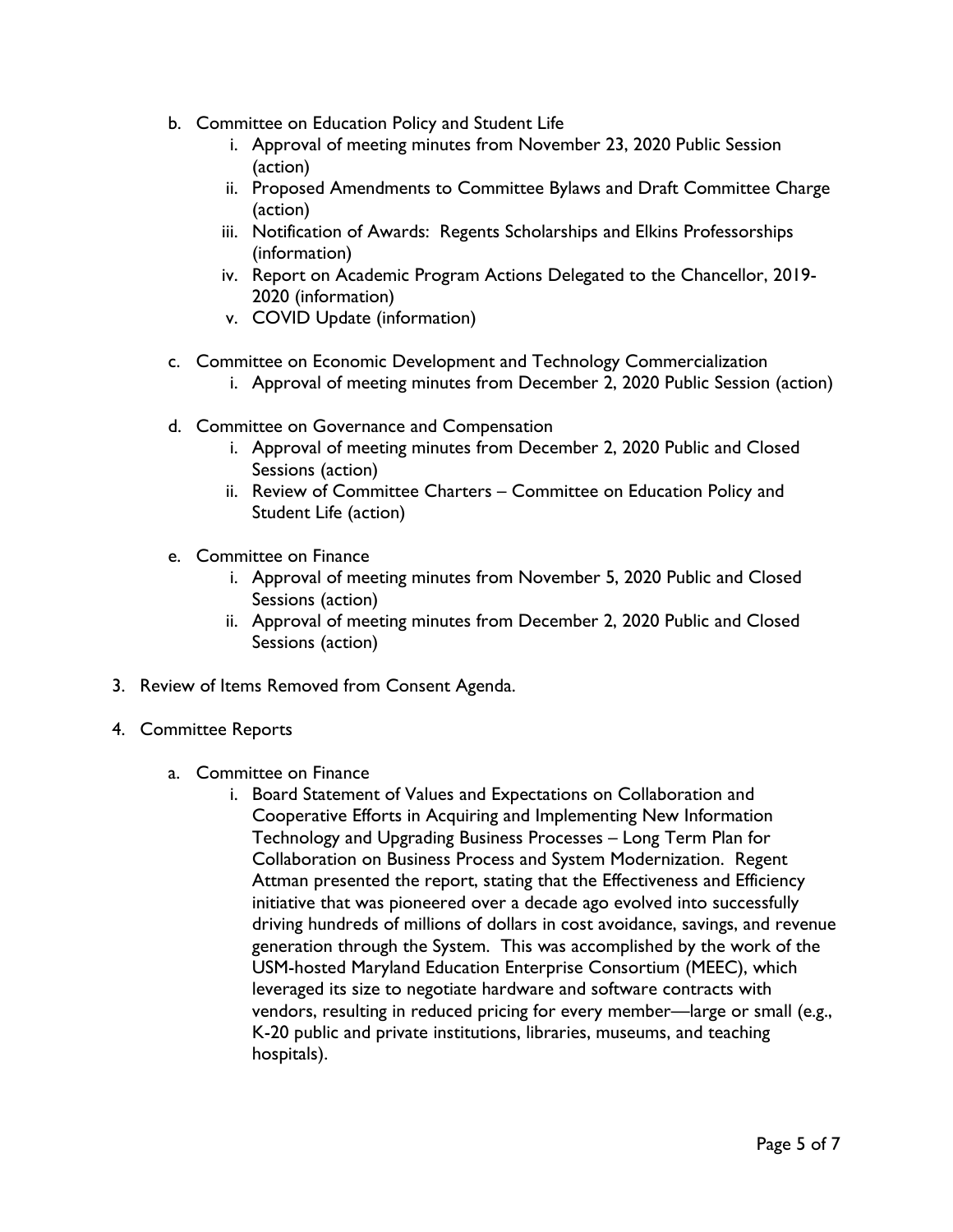A *Statement of Values and Expectations on Collaboration and Cooperative Efforts* was approved at the June 2019 board meeting with a requirement that the USM institutions prepare and submit a long-term plan for collaboration. Vice Chancellor Herbst provided a USM-wide view of the collaborative activities in-flight and planned across the institutions.

- b. Committee of the Whole
	- i. University of Baltimore Implementation Update. President Kurt Schmoke gave the first of regular updates regarding the implementation of the recommendations in the BOR Task Force Report on the University of Baltimore. He addressed the university community urging everyone to read the report. He also held three virtual town hall meetings to allow for further discussion to clarify the content of the Task Force Report and the requirements of the university to implement the recommendations based on the timelines set forth in the report. Additionally, discussions were held with the Faculty Senate, the Staff Senate, and the Student Government Association.

Teams were formed to lead implementation in each area of focus to include academic portfolio, financial accountability, enrollment stability, marketing and branding, student experience, physical environment, and identity. The leaders were tasked with the responsibility of creating teams reflecting representation from faculty, students, and staff. A monitoring group was also established which includes the President of the Faculty Senate who served as a Task Force member. The monitoring group developed a reporting format which they shared with the team leaders.

Finally, a major issue of focus of the Task Force report was enrollment stabilization. President Schmoke noted that following a national search, they hired a Vice President for Enrollment Management, who comes from the University of Hawaii, Manoa. It is believed that her experience and fresh eyes on the enrollment situation will help achieve the stabilization goals set forth in the Regents' report.

ii. University of Maryland Global Campus President Search Update. Chair Gooden thanked everyone present who worked on the search committee, acknowledging the choice of Dr. Gregory Fowler as the successful candidate for the position. Regent Sam Malhotra also added his accolades and thanked those who worked so diligently on the search. He also thanked Chancellor Perman for negotiating such a great deal for the campus and the new president. Chancellor Perman added that Dr. Fowler brings prestige to the campus as a well-recognized, nationally, and internationally individual. He also made mention of his experience with the accreditation process in reference to distance and online learning. Chair Gooden asked the Board to